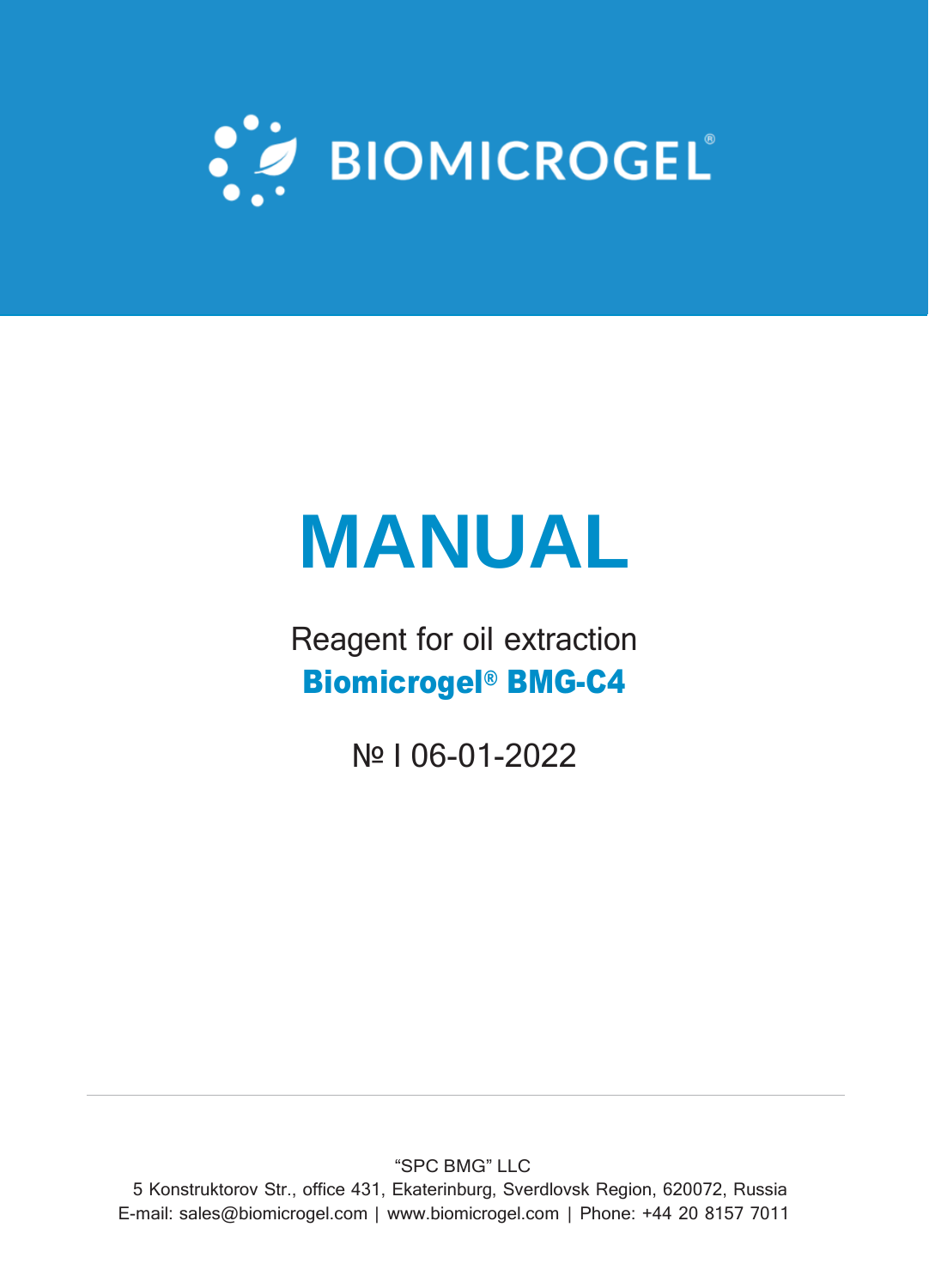The manual is developed by "SPC BMG" LLC.



# 1. General information

**1.1** Reagent for oil extraction Biomicrogel<sup>®</sup> (hereinafter - BMG-C4) is produced according to the approved technical conditions. It is a beige or yellow-brown powder.

1.2 BMG-C4 is designed to increase the extraction of various vegetable oils during their production at the stages of settling and centrifugation. The characteristics of BMG-C4 are presented in Table 1.

Table 1 – Physical Properties BMG-C4.

| Aggregate state              | Fine-dispersed powder with<br>inclusions of particles*                                 |
|------------------------------|----------------------------------------------------------------------------------------|
| Color                        | Varies from beige to yellow-brown,<br>it is allowed the inclusions of white<br>colour* |
| <b>Bulk density</b>          | $0.44 \div 0.70$ g/cm <sup>3</sup>                                                     |
| pH value (3% water solution) | $125 \div 150$                                                                         |

\* – in case of a significant temperature drop during transportation and/or storage, BMG-C4 may stick together and darken, what does not affect the performance of the product.

1.3 BMG-C4 is non-toxic, non-flammable, does not produce toxic compounds with other substances, does not have cumulative properties.

1.4 BMG-C4 does not cause negative environmental effect.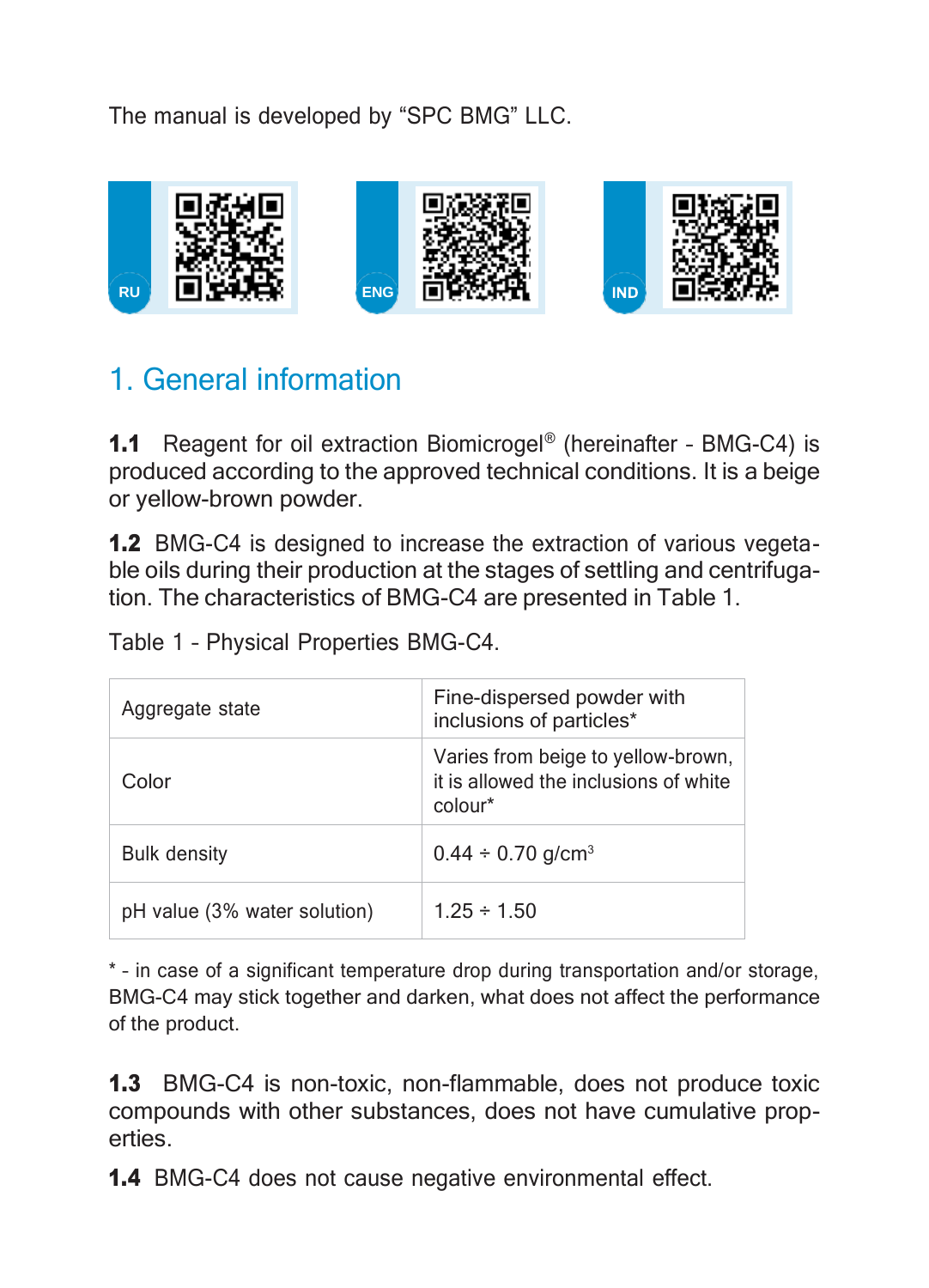1.5 Use a sealed container to collect wastes. Label it and utilize as Class 5 Hazardous Waste. Disposable or damaged containers utilize as household waste.

# 2. Safe handling measures

2.1 **IMPORTANT!** The following personal protective equipment must be worn when working with BMG-C4:



| H302+H312+H332 | Harmful if swallowed,<br>in contact with skin or if inhaled.                        |
|----------------|-------------------------------------------------------------------------------------|
| <b>P260</b>    | Do not breathe dust.                                                                |
| P264           | Wash hands thoroughly after<br>handling.                                            |
| P280           | Wear protective gloves /protective<br>clothing /eye protection / face<br>protection |

- 2.2 If the workwear is dirty, it must be washed with a laundry detergent.
- 2.3 BMG-C4 is safe when used correctly for its designed purpose.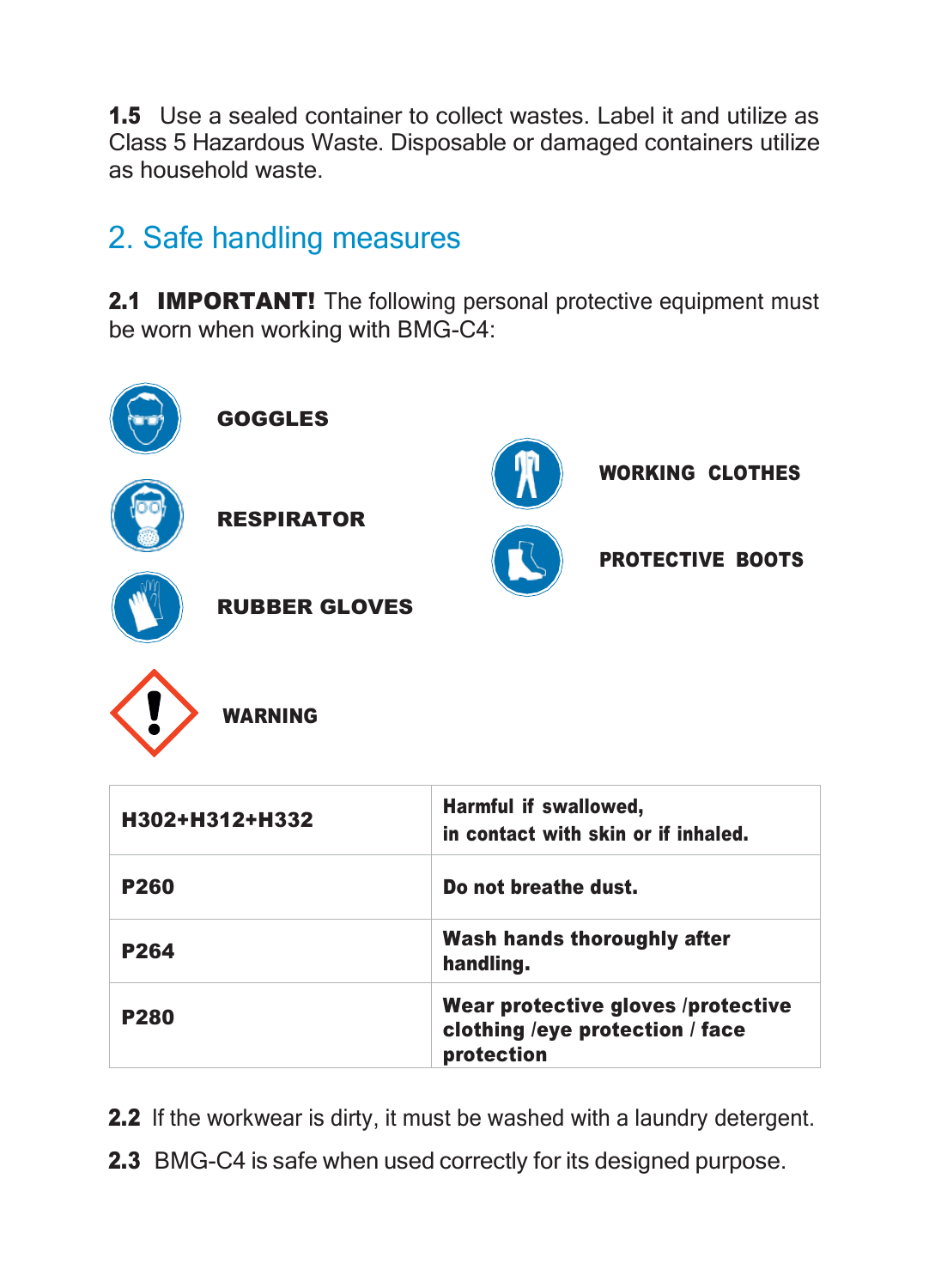2.4 Production and laboratory premises where BMG-C4 is used must be equipped with exhaust and supply ventilation.

2.5 BMG-C4 in dry form, when inhaled, causes coughing, sore throat, sneezing. When exposed to the skin – mild skin irritation, dryness. In case of contact with eyes – eye irritation, redness of the mucous membrane of the eyes, lacrimation. If swallowed – sickness, abdominal pain.

2.6 In case of contact with eyes or skin, rinse thoroughly with plenty of water, in case of contact with skin, rinse with running water, in case of contact with the stomach (by oral route), give plenty of liquid to drink, activated charcoal, and salt laxative Seek medical attention if you feel unwell.

# 3. Terms, definitions and abbreviations

DCO - diluted crude oil:

CST - Contentious Settling Tank:

COT – crude oil tank;

COT pump – pump supplying DCO from the COT-tank into the pipeline;

**Sludge** - water-oil suspension;

**SPIN-test** - test for determining Sludge content in DCO sample space by centrifugation method.

#### 4. Method of application

4.1 The working solution of BMG-C4 is prepared in a tank equipped with an overhead stirrer at a stirring speed of 100 rpm by dissolving an appropriate amount of dry BMG-C4 powder in tap water.

4.2 Dissolving time varies from 10 to 30 minutes. Dissolve BMG-C4 for 20-30 minutes or until it is completely dissolved.

4.3 To prepare a working solution with 3% concentration - take 30 kg of BMG-C4 dry powder, pour it into a mixing tank and add 970 oftap water

4.4 BMG-C4 should be dosed into the DCO flow before the CST stage.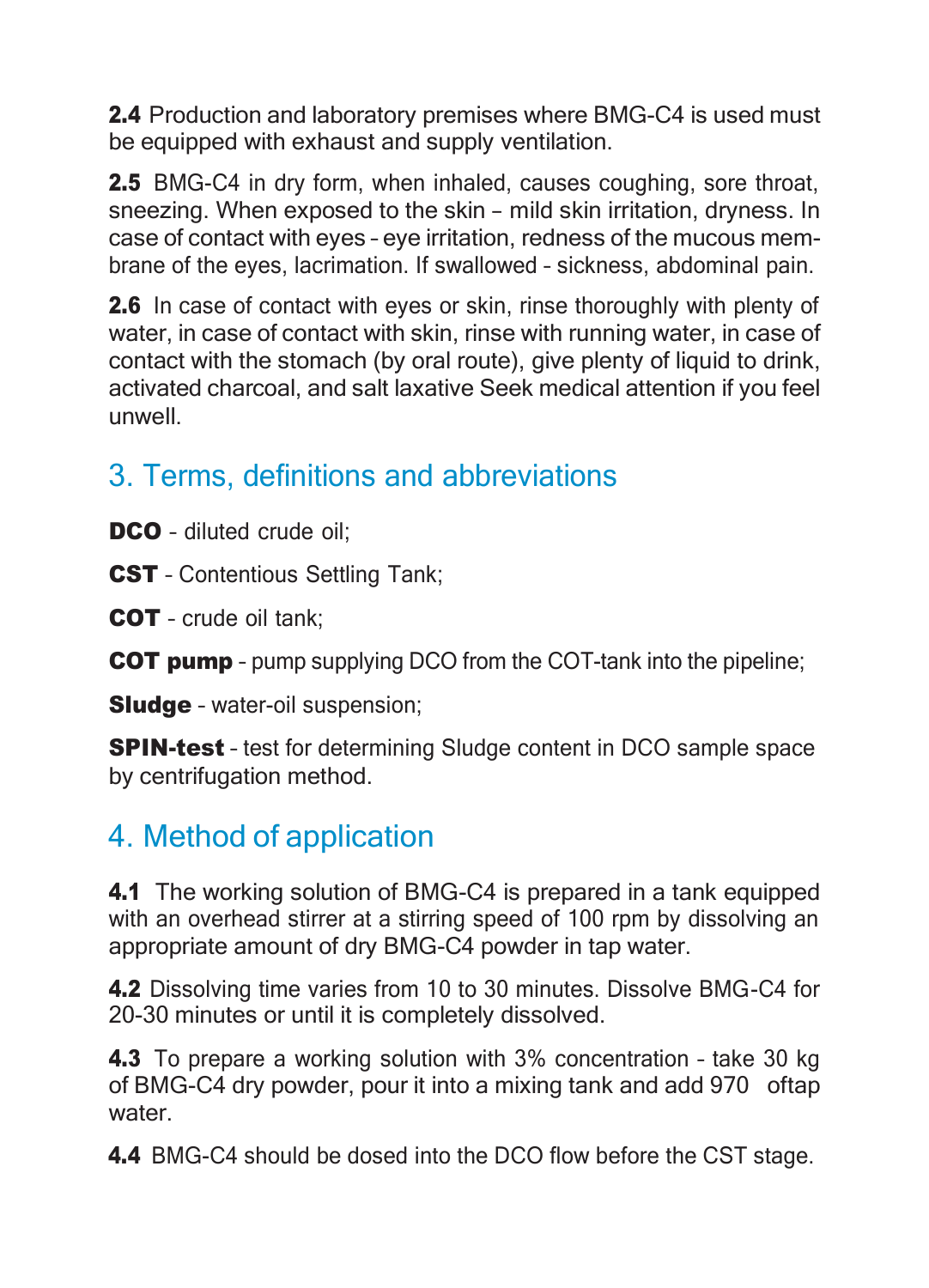4.5 BMG-C4 injection point should be placed after the COT pump that supplies DCO from the COT.

4.6 Conduct a DCO SPIN test to determine the content of non-oil sludge in the flow.

4.7 BMG-C4 dosage is calculated based on the combined volume of water, non-oil-solid and emulsion, or volume of sludge minus oil volume. The optimal dosage of BMG-C4 is from 0.3 to 1.0 g of BMG-C4 dry powder per 1 litre of non-oil sludge in DCO.

4.8 The volume of BMG-C4 is calculated based on the actual capacity of COT pump and the amount of sludge in DCO flow. The volume of the working solution of BMG-C4 is from 10 to 33 ml per 1 litre of non-oil sludge in DCO.

4.9 A diaphragm, plunger or screw type dosing pump with capacity 0.2 - 2 m<sup>3</sup>/h is required to dose the working solution. The working pressure of the pump should be 1 bar higher than the pressure in the system after the COT pump.

4.10 A flow meter controlling BMG-C4 working solution consumption should be installed after the dosing pump.

#### IMPORTANT!

Ensure the synchronous operation of the dosing pump and the COT pump. Both pumps should start and stop synchronically.

#### 5. Manufacturer's warranty

**5.1** The manufacturer quarantees the quality of the product in compliance with these instructions, storage and transportation requirements are met.

**5.2** The guaranteed shelf life of the packaged product is 24 months as from the date of production.

#### 6. Transportation and storage

**6.1** BMG-C4 is transported in its original package by rail, road, sea, river, and air transport in accordance with the requirements applicable to this type of transport.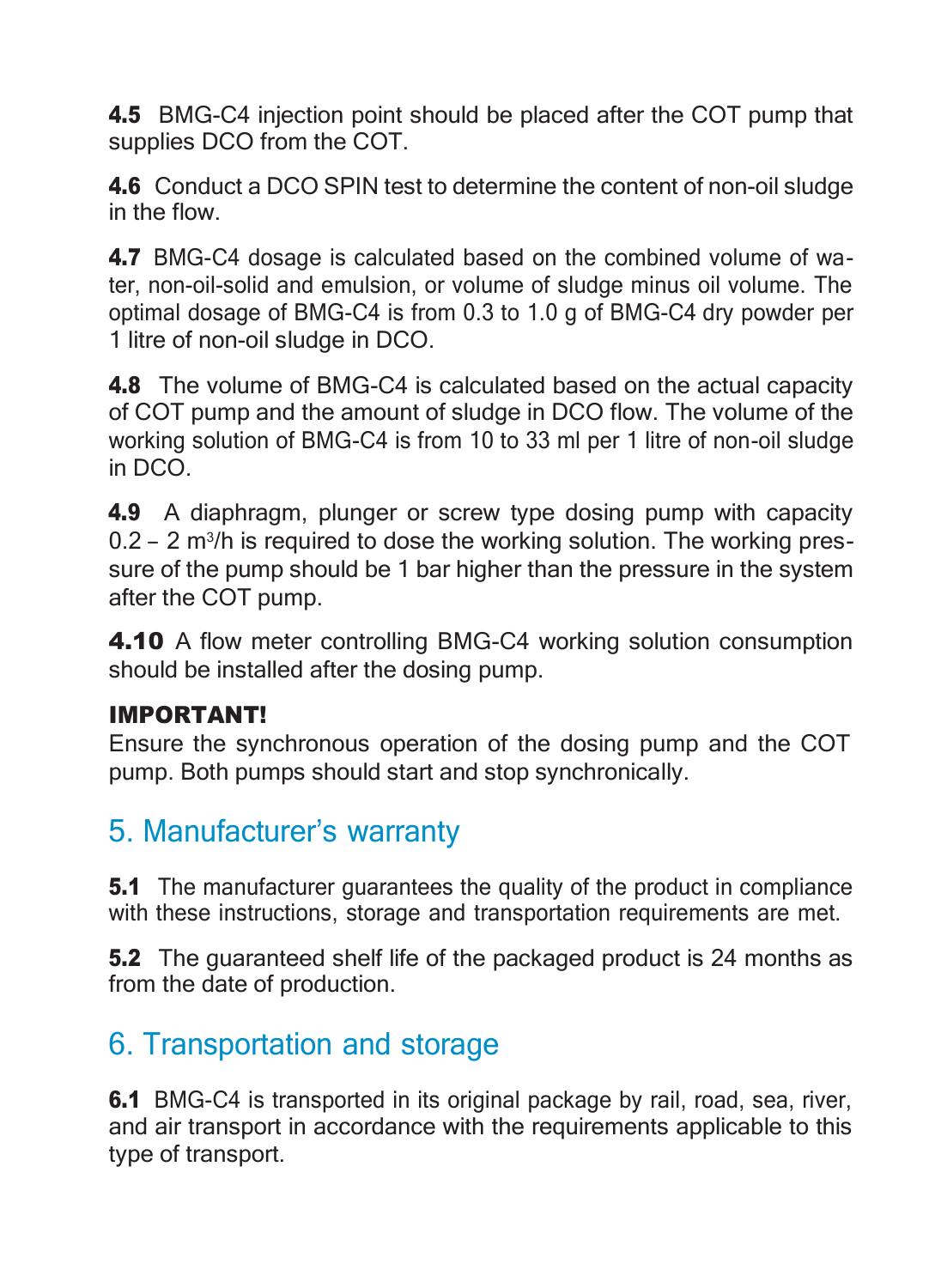6.2 BMG-C4 is stored in the manufacturer's package in sheltered storage facilities protected from direct sunlight at a relative humidity of no more than 70% at a temperature not exceeding 37°C in conditions that exclude dust penetration and precipitation.

- **6.3** Inside the package there are substances that can cause skin irritation.
- **6.4** Storage near open flame is not allowed.
- **6.5** All protective packaging should be kept intact.